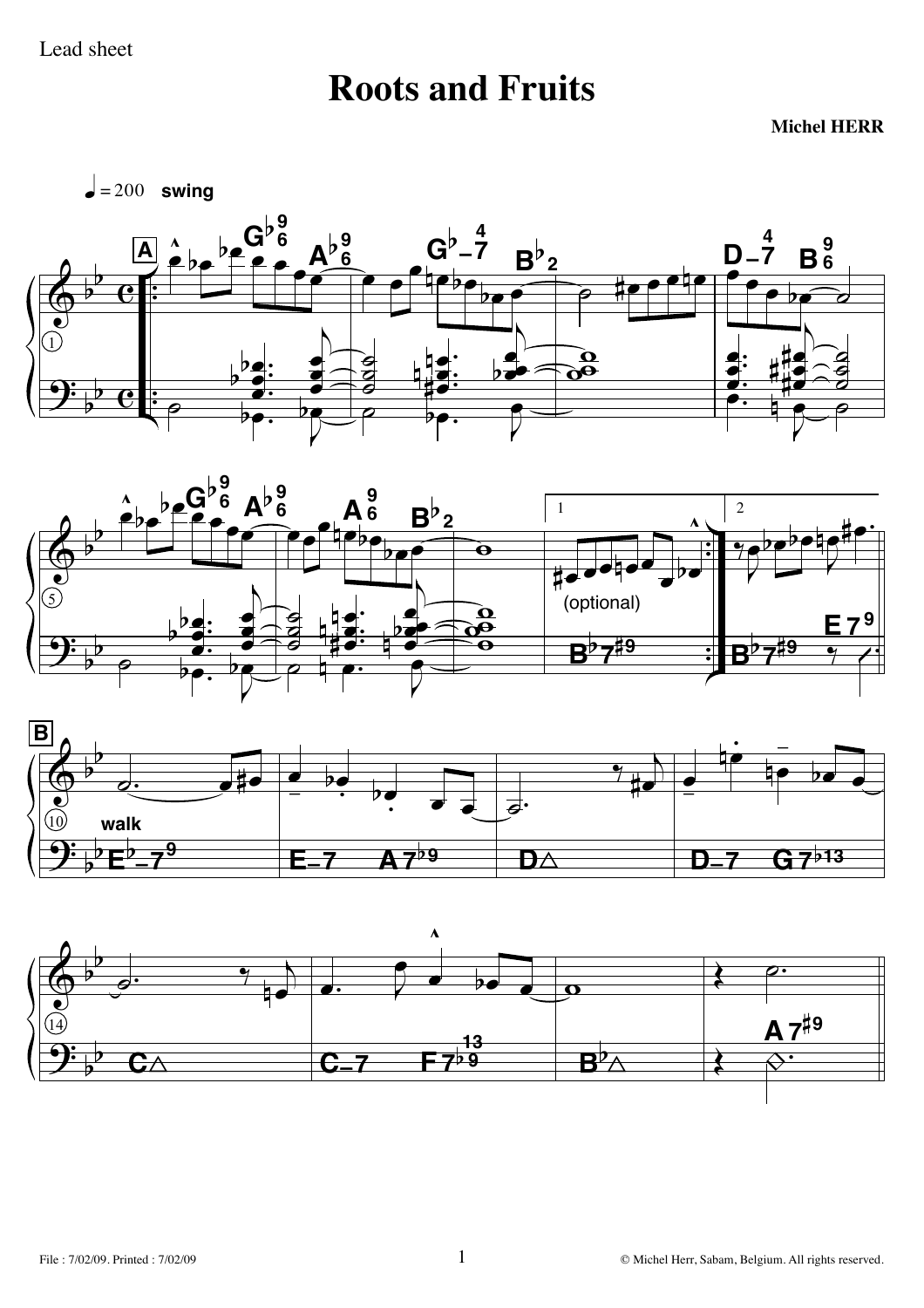Lead sheet